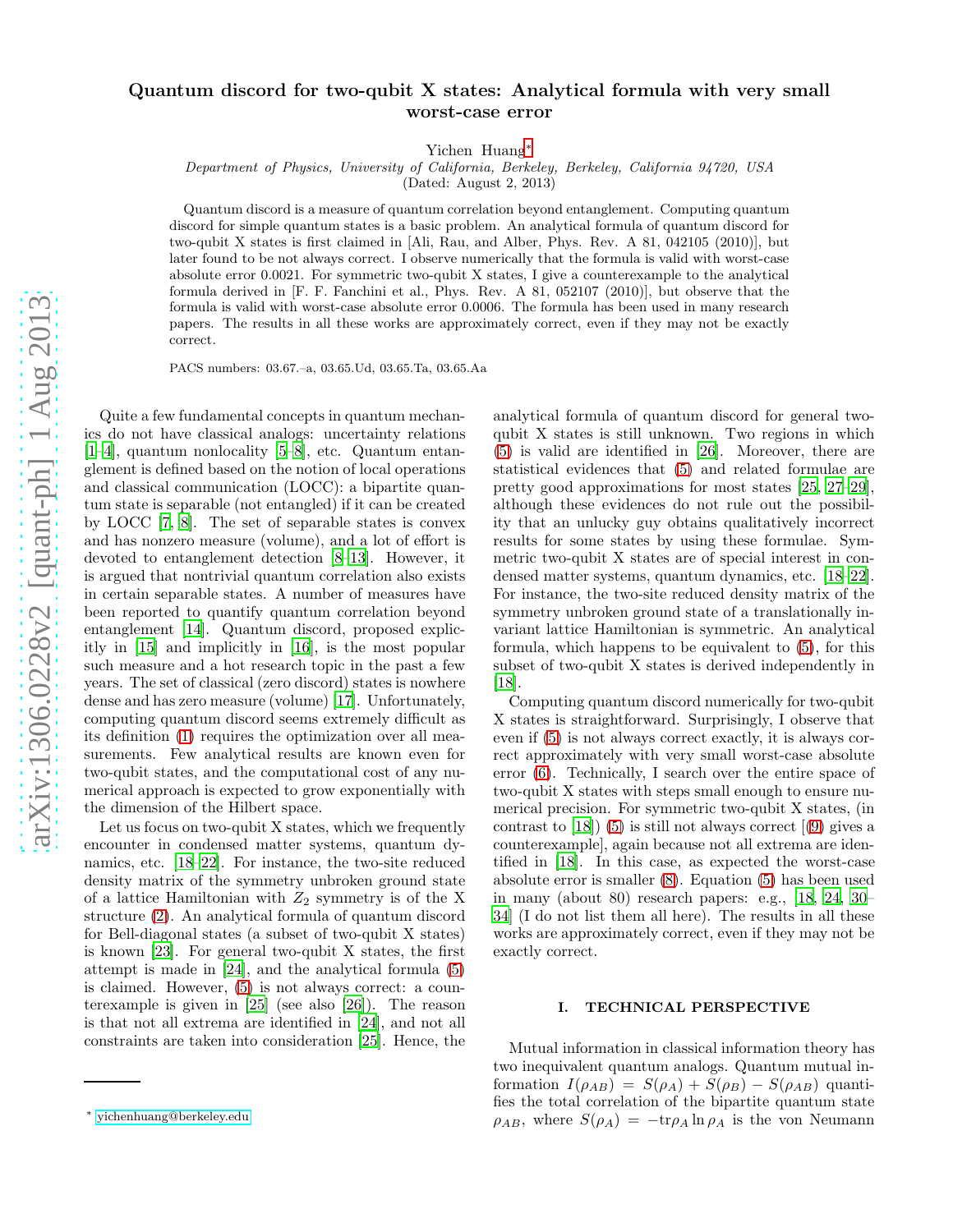entropy of the reduced density matrix  $\rho_A = \text{tr}_B \rho_{AB}$ . Let  ${\{\Pi_i\}}$  be a measurement on the subsystem B. Then,  $p_i = \text{tr}(\Pi_i \rho_{AB})$  is the probability of the *i*th measurement outcome, and  $\rho_A^i = \text{tr}_B(\Pi_i \rho_{AB})/p_i$  and  $\rho'_{AB} =$  $\sum_i p_i \rho_A^i \otimes \Pi_i$  are post-measurement states. Classical correlation is defined as  $J_B(\rho_{AB}) = \max_{\{\Pi_i\}} J_{\{\Pi_i\}}(\rho_{AB}),$ where  $J_{\{\Pi_i\}}(\rho_{AB}) = S(\rho_A) - \sum_i p_i S(\rho_A^i)$  [\[16](#page-2-8)]. The maximization is taken either over all von Neumann measurements or over all generalized measurements described by positive-operator valued measures (POVM). For simplicity, we restrict ourselves to von Neumann measurements in this work. Quantum discord, a measure of quantum correlation beyond entanglement, is the difference between total correlation and classical correlation [\[15](#page-2-7)]:

<span id="page-1-0"></span>
$$
D_B(\rho_{AB}) = \min_{\{\Pi_i\}} D_{\{\Pi_i\}}(\rho_{AB}) = I(\rho_{AB}) - J_B(\rho_{AB})
$$
  
=  $S(\rho_B) - S(\rho_{AB}) + \min_{\{\Pi_i\}} \sum_i p_i S(\rho_A^i)$   
=  $\min_{\{\Pi_i\}} S_B(\rho'_{AB}) - S_B(\rho_{AB}),$  (1)

where  $S_B(\rho_{AB}) = S(\rho_{AB}) - S(\rho_B)$  is the quantum conditional entropy, and  $D_{\{\Pi_i\}}(\rho_{AB}) = I(\rho_{AB}) - J_{\{\Pi_i\}}(\rho_{AB}).$ Quantum discord is invariant under local unitary transformations.

Labeling the basis vectors  $|1\rangle = |00\rangle, |2\rangle = |01\rangle, |3\rangle =$  $|10\rangle, |4\rangle = |11\rangle$ , the density matrix of a two-qubit X state

<span id="page-1-1"></span>
$$
\rho_{AB} = \begin{pmatrix} a & 0 & 0 & \alpha \\ 0 & b & \beta & 0 \\ 0 & \bar{\beta} & c & 0 \\ \bar{\alpha} & 0 & 0 & d \end{pmatrix}
$$
 (2)

has nonzero elements only on the diagonal and the antidiagonal, where  $a, b, c, d \geq 0$  satisfy  $a + b + c + d = 1$ , and the positive semidefiniteness of  $\rho_{AB}$  requires  $|\alpha|^2 \leq$  $ad, |\beta|^2 \leq bc$ . The antidiagonal elements  $\alpha, \beta$  are generally complex numbers, but can be made real and nonnegative by the local unitary transformation  $e^{-i\theta_1\sigma_z}\otimes e^{-i\theta_2\sigma_z}$ with suitable  $\theta_1, \theta_2$ , where  $\sigma$  is the Pauli matrix; assume without loss of generality  $\alpha, \beta \geq 0$ . Hereafter I follow and generalize the approach of [\[22\]](#page-2-11). Parametrizing a von Neumann measurement  $\{\Pi_i = |i'\rangle\langle i'|\}$  by two angles  $\theta, \phi: |0'\rangle = \cos(\theta/2)|0\rangle + e^{i\phi}\sin(\theta/2)|1\rangle$  and  $|1'\rangle = \sin(\theta/2)|0\rangle - e^{i\phi}\cos(\theta/2)|1\rangle$ , [\(1\)](#page-1-0) is reduced to a minimization over two variables. The eigenvalues of the post-measurement state  $\rho'_{AB}$  are

$$
\lambda_{1,2} = \{1 + (a - b + c - d)\cos\theta
$$
  
\n
$$
\pm[(a + b - c - d + (a - b - c + d)\cos\theta)^2
$$
  
\n
$$
+4(\alpha^2 + \beta^2 + 2\alpha\beta\cos 2\phi)\sin^2\theta]^{1/2}\}/4,
$$
  
\n
$$
\lambda_{3,4} = \{1 - (a - b + c - d)\cos\theta
$$
  
\n
$$
\pm[(a + b - c - d - (a - b - c + d)\cos\theta)^2
$$
  
\n
$$
+4(\alpha^2 + \beta^2 + 2\alpha\beta\cos 2\phi)\sin^2\theta]^{1/2}\}/4;
$$
 (3)

the eigenvalues of  $\rho'_B$  are  $\Lambda_{1,2} = (1 \pm (a - b + c - d) \cos \theta)/2$ . We would like to minimize the quantum conditional entropy

<span id="page-1-5"></span>
$$
S_B(\rho'_{AB}) = \Lambda_1 \ln \Lambda_1 + \Lambda_2 \ln \Lambda_2 - \sum_{i=1}^4 \lambda_i \ln \lambda_i.
$$
 (4)

Thanks to the concavity of the Shannon entropy, the minimization over  $\phi$  can be worked out exactly:  $\cos 2\phi = 1$ . Indeed, one can verify  $\partial S_B(\rho'_{AB})/\partial \cos(2\phi) \leq 0$ . Then, a single-variable minimization suffices. There are at least two extrema:  $\theta = 0, \pi/2$ , and the measurements are  $\sigma_z, \sigma_x$ , respectively. It is tempting (but not always correct) to write down the analytical formula:

<span id="page-1-2"></span>
$$
D_B(\rho_{AB}) = \min\{D_{\sigma_x}(\rho_{AB}), D_{\sigma_z}(\rho_{AB})\}.
$$
 (5)

As is rephrased by [\[26\]](#page-2-15), [\(5\)](#page-1-2) is equivalent to the main result of [\[24\]](#page-2-13), obtained in a different approach. In the case that  $a = d, b = c$  the algebra is greatly simplified; the validity of [\(5\)](#page-1-2) can be verified explicitly; the main result of [\[23\]](#page-2-12) is reproduced.

Setting  $\phi = 0$ , the single-variable expression [\(4\)](#page-1-5) we would like to minimize (over  $\theta$ ) is lengthy and complicated. This is strong evidence that for general two-qubit X states quantum discord cannot be evaluated analytically, even if it is straightforward to compute numerically. Surprisingly, only a very small absolute error occurs when there are additional extrema besides  $\theta = 0, \pi/2$ :

<span id="page-1-3"></span>
$$
D_B(\rho_{AB}) > \min\{D_{\sigma_x}(\rho_{AB}), D_{\sigma_z}(\rho_{AB})\} - 0.0021. (6)
$$

Technically, for our purpose the density matrix  $\rho_{AB}$  can be parametrized by four free parameters:  $a, b, c, d$  with the constraint  $a + b + c + d = 1$  and  $\alpha + \beta$  as  $\alpha + \beta$ appears as a combination in  $(4)$ ; flipping the first qubit and/or the second qubit if necessary, assume without loss of generality  $a + b \leq c + d$  and  $a \geq b$ . This reduced space of two-qubit X states is searched over with different steps in different regions for efficient use of computational resources; the steps are kept very small, e.g.,  $10^{-6}$  in the vicinity of [\(7\)](#page-1-6), in the region the absolute error of [\(5\)](#page-1-2) is large to ensure numerical precision. The state with the largest absolute error 0.002047 (and  $\theta = 0.607573$ ) I find is

<span id="page-1-6"></span>
$$
\rho_{AB} = \begin{pmatrix} 0.027180 & 0 & 0 & 0.141651 \\ 0 & 0.000224 & 0 & 0 \\ 0 & 0 & 0.027327 & 0 \\ 0.141651 & 0 & 0 & 0.945269 \end{pmatrix}.
$$
\n(7)

A two-qubit X state  $\rho_{AB}$  is symmetric if  $\rho_A = \rho_B$  or  $b = c$  in [\(2\)](#page-1-1). For symmetric two-qubit X states, I observe

<span id="page-1-4"></span>
$$
D_B(\rho_{AB}) > \min\{D_{\sigma_x}(\rho_{AB}), D_{\sigma_z}(\rho_{AB})\} - 0.0006 \quad (8)
$$

by similar numerical analysis with one fewer free parameter. The analytical formula derived independently in [\[18\]](#page-2-10), which happens to be equivalent to [\(5\)](#page-1-2), is also not always correct. The state with the largest absolute error